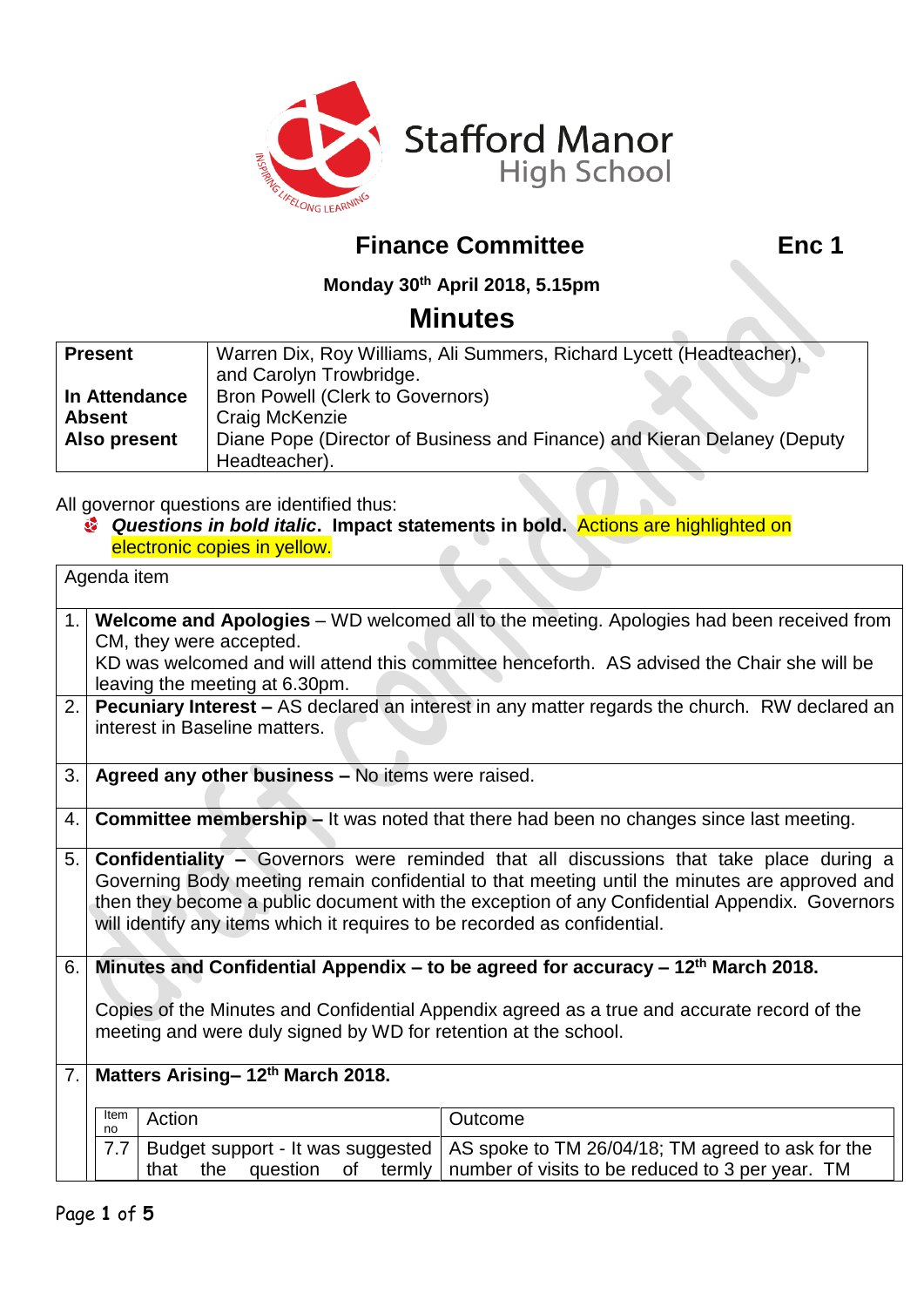|                 |    | meetings be raised; whether this                                                                                                                                                                                                                                                                                                                                                                                                                                                                                                                                                                                                                                                                                                                                                                                                                                                                                                                                                                                                                                                                                                                                                                                                                                                                                                                                                                                                                                                                                                                                                                                                                                                                                                                                                                                                                                                                                                                                                                                                                                                                                                                                                                                                                                                                                                                                                                                                                  | explained that County need to monitor the budget to                                                         |  |  |
|-----------------|----|---------------------------------------------------------------------------------------------------------------------------------------------------------------------------------------------------------------------------------------------------------------------------------------------------------------------------------------------------------------------------------------------------------------------------------------------------------------------------------------------------------------------------------------------------------------------------------------------------------------------------------------------------------------------------------------------------------------------------------------------------------------------------------------------------------------------------------------------------------------------------------------------------------------------------------------------------------------------------------------------------------------------------------------------------------------------------------------------------------------------------------------------------------------------------------------------------------------------------------------------------------------------------------------------------------------------------------------------------------------------------------------------------------------------------------------------------------------------------------------------------------------------------------------------------------------------------------------------------------------------------------------------------------------------------------------------------------------------------------------------------------------------------------------------------------------------------------------------------------------------------------------------------------------------------------------------------------------------------------------------------------------------------------------------------------------------------------------------------------------------------------------------------------------------------------------------------------------------------------------------------------------------------------------------------------------------------------------------------------------------------------------------------------------------------------------------------|-------------------------------------------------------------------------------------------------------------|--|--|
|                 |    | can be reduced or done by phone                                                                                                                                                                                                                                                                                                                                                                                                                                                                                                                                                                                                                                                                                                                                                                                                                                                                                                                                                                                                                                                                                                                                                                                                                                                                                                                                                                                                                                                                                                                                                                                                                                                                                                                                                                                                                                                                                                                                                                                                                                                                                                                                                                                                                                                                                                                                                                                                                   | maintain accountability. He will also ask if the cost                                                       |  |  |
|                 |    | to reduce the annual cost of £1K -                                                                                                                                                                                                                                                                                                                                                                                                                                                                                                                                                                                                                                                                                                                                                                                                                                                                                                                                                                                                                                                                                                                                                                                                                                                                                                                                                                                                                                                                                                                                                                                                                                                                                                                                                                                                                                                                                                                                                                                                                                                                                                                                                                                                                                                                                                                                                                                                                | can be decreased. TM was happy with the plan and                                                            |  |  |
|                 |    | AS will ask TM.                                                                                                                                                                                                                                                                                                                                                                                                                                                                                                                                                                                                                                                                                                                                                                                                                                                                                                                                                                                                                                                                                                                                                                                                                                                                                                                                                                                                                                                                                                                                                                                                                                                                                                                                                                                                                                                                                                                                                                                                                                                                                                                                                                                                                                                                                                                                                                                                                                   | there is no immediate intention to review it.                                                               |  |  |
|                 | 9  | Tennis courts - It was agreed that MR be asked to pull the figures together to<br>present to the committee. See enclosure $3 - 6$ outside courts are deteriorating. SMHS<br>cannot afford to pay for the repairs. The Committee asked MR how Governors could<br>support Baseline in this matter. He informed the committee that the courts, installed in<br>2005 by Beacon Sports (no longer trading), had been funded with grants totalling £250K.<br>Ian Griffiths, who had project managed the installation was now working for DOE, who<br>had provided a quote for £12,730 to repair and make good the tennis courts. MR had<br>contacted Sport England who potentially would match fund 50% of the cost. The<br>Staffordshire Tennis Treasurer has offered 50% as an interest free Ioan. Lettings monies<br>would generate the payments over a 5 year period if required. DP requested that the<br>legal position of such a loan be looked into. It was put forward that this could also be<br>actioned via Baseline out of the sinking fund which currently stands at £31K (£37K<br>required in total for this fund). The courts are a community asset, the installation of<br>Netball facilities are needed locally. Baseline already has strong links with Netball<br>England.<br>Governors asked if Grounds could assist – it was confirmed that they have<br>done some maintenance in the past but this incurred an additional cost paid<br>by Baseline. Governors asked what the lifetime of the courts would be<br>following the work - this is unknown as the underneath layer would have to<br>be dug into, Ian Griffiths is confident that the base looks sound. Governors<br>asked how confident Baseline was in the project - the team are extremely<br>confident. Governors asked if jet washing would cause any issues - they<br>were assured it would not.<br>Governors suggested that other avenues should be explored for financial support. MR<br>was sure that hire would be popular. MR would put a bid together. Governors agreed<br>that the facility was an asset to SMHS.<br>A further level 3 coach is now working at Baseline. He is keen to run courses on the<br>outside courts, he has already attracted new members to Baseline. Providing the<br>financial mechanism can be set in place Governors voted unanimously in favour to<br>support the project and the application for a grant from Sport England. |                                                                                                             |  |  |
|                 |    |                                                                                                                                                                                                                                                                                                                                                                                                                                                                                                                                                                                                                                                                                                                                                                                                                                                                                                                                                                                                                                                                                                                                                                                                                                                                                                                                                                                                                                                                                                                                                                                                                                                                                                                                                                                                                                                                                                                                                                                                                                                                                                                                                                                                                                                                                                                                                                                                                                                   | It was confirmed that the Baseline Business Plan is doing well, it was agreed that it needs                 |  |  |
|                 |    |                                                                                                                                                                                                                                                                                                                                                                                                                                                                                                                                                                                                                                                                                                                                                                                                                                                                                                                                                                                                                                                                                                                                                                                                                                                                                                                                                                                                                                                                                                                                                                                                                                                                                                                                                                                                                                                                                                                                                                                                                                                                                                                                                                                                                                                                                                                                                                                                                                                   | to now be rewritten, MR will have a rolling 3 years ready in principal by June.                             |  |  |
|                 |    | 5.45pm MR left the meeting.                                                                                                                                                                                                                                                                                                                                                                                                                                                                                                                                                                                                                                                                                                                                                                                                                                                                                                                                                                                                                                                                                                                                                                                                                                                                                                                                                                                                                                                                                                                                                                                                                                                                                                                                                                                                                                                                                                                                                                                                                                                                                                                                                                                                                                                                                                                                                                                                                       |                                                                                                             |  |  |
|                 | 10 | WD was concerned that he was                                                                                                                                                                                                                                                                                                                                                                                                                                                                                                                                                                                                                                                                                                                                                                                                                                                                                                                                                                                                                                                                                                                                                                                                                                                                                                                                                                                                                                                                                                                                                                                                                                                                                                                                                                                                                                                                                                                                                                                                                                                                                                                                                                                                                                                                                                                                                                                                                      | <b>Still awaited.</b>                                                                                       |  |  |
|                 |    | still awaiting a report from                                                                                                                                                                                                                                                                                                                                                                                                                                                                                                                                                                                                                                                                                                                                                                                                                                                                                                                                                                                                                                                                                                                                                                                                                                                                                                                                                                                                                                                                                                                                                                                                                                                                                                                                                                                                                                                                                                                                                                                                                                                                                                                                                                                                                                                                                                                                                                                                                      |                                                                                                             |  |  |
|                 |    | Chartwell's, DP to chase this.                                                                                                                                                                                                                                                                                                                                                                                                                                                                                                                                                                                                                                                                                                                                                                                                                                                                                                                                                                                                                                                                                                                                                                                                                                                                                                                                                                                                                                                                                                                                                                                                                                                                                                                                                                                                                                                                                                                                                                                                                                                                                                                                                                                                                                                                                                                                                                                                                    |                                                                                                             |  |  |
| 12 <sub>2</sub> |    | A Whole School Food Policy that<br>incorporates Food Standards is to<br>be sourced.                                                                                                                                                                                                                                                                                                                                                                                                                                                                                                                                                                                                                                                                                                                                                                                                                                                                                                                                                                                                                                                                                                                                                                                                                                                                                                                                                                                                                                                                                                                                                                                                                                                                                                                                                                                                                                                                                                                                                                                                                                                                                                                                                                                                                                                                                                                                                               | To be discussed under agenda item 13 - Policies.                                                            |  |  |
|                 | 14 | Grounds-SMHS speak to<br>Freedom Leisure as they have<br>already looked into alternative<br>provision. CT will pass phone<br>number on to DP                                                                                                                                                                                                                                                                                                                                                                                                                                                                                                                                                                                                                                                                                                                                                                                                                                                                                                                                                                                                                                                                                                                                                                                                                                                                                                                                                                                                                                                                                                                                                                                                                                                                                                                                                                                                                                                                                                                                                                                                                                                                                                                                                                                                                                                                                                      | CT has forwarded the number to DP. Governors<br>noted the Freedom Leisure is very active at Rowley<br>Park. |  |  |
|                 |    | See confidential appendix                                                                                                                                                                                                                                                                                                                                                                                                                                                                                                                                                                                                                                                                                                                                                                                                                                                                                                                                                                                                                                                                                                                                                                                                                                                                                                                                                                                                                                                                                                                                                                                                                                                                                                                                                                                                                                                                                                                                                                                                                                                                                                                                                                                                                                                                                                                                                                                                                         |                                                                                                             |  |  |
|                 |    | <b>Matters Arising.</b>                                                                                                                                                                                                                                                                                                                                                                                                                                                                                                                                                                                                                                                                                                                                                                                                                                                                                                                                                                                                                                                                                                                                                                                                                                                                                                                                                                                                                                                                                                                                                                                                                                                                                                                                                                                                                                                                                                                                                                                                                                                                                                                                                                                                                                                                                                                                                                                                                           |                                                                                                             |  |  |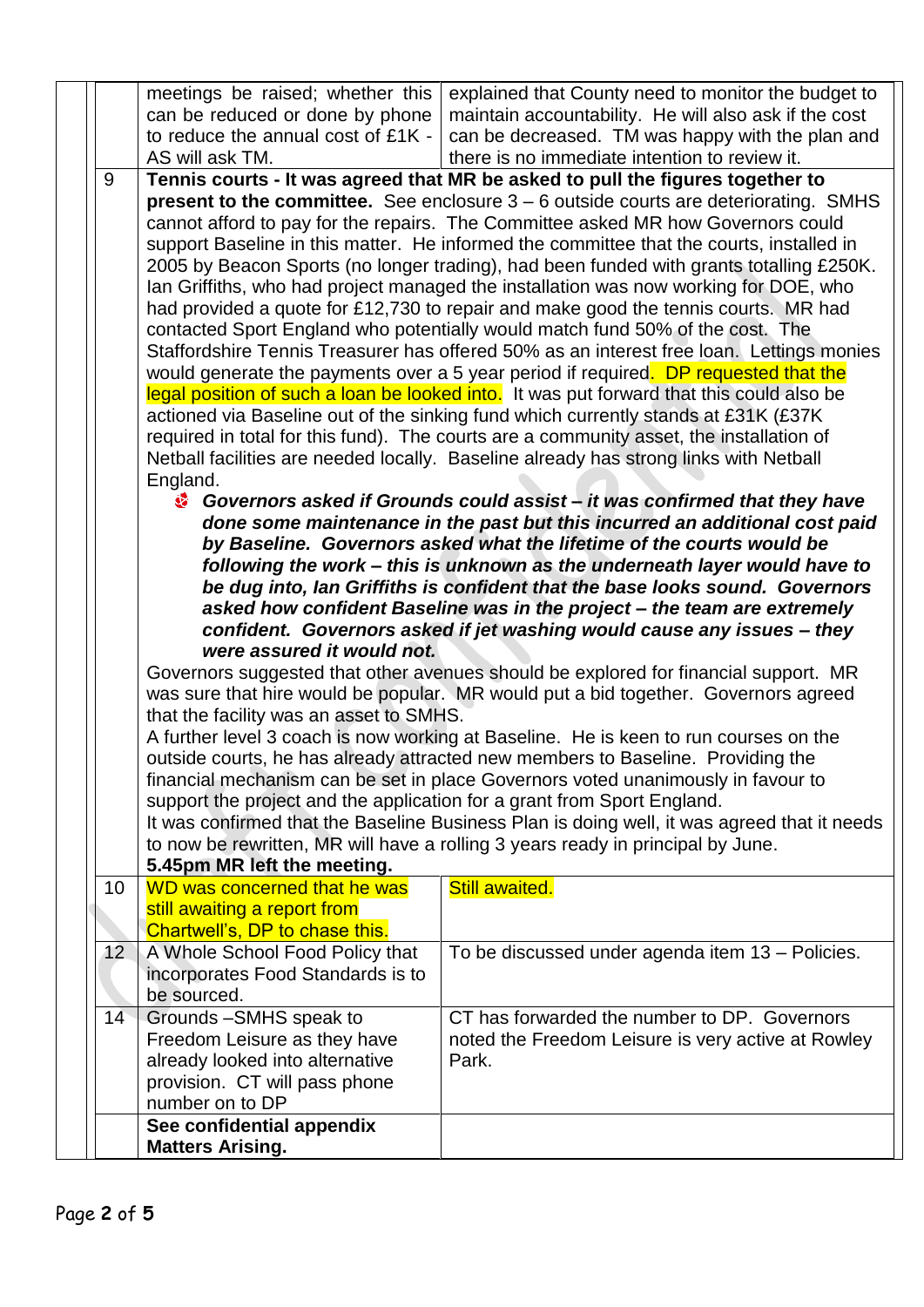### 8. **Budget 2017-18 – School Budget planning report to Governors. To include 2017-18 forecast outturn.**

The outturn is better than had previously been predicted, with a deficit of £177K it is £16K less. The focus is now on this year's budget. There will be a shortfall this year. De-delegation is per student and is a standard amount. The SMHS catchment area is reflected in the data sets that are used to predict future income.

Page 3 – a smaller percentage of the delegated budget was spent 17/18 on staff (87%), staffing is 80% when additional income is included with the ideal being no more than 80%. The predicted deficit this year is £73K.

Support staff have been awarded a 2% increase which has been accounted for.

*Governors asked if this included enhanced payments –* they were assured that it does.

The 5 year budget prediction was in the handout.

- *Governors asked if a 3% increase in income from lettings was a reasonable expectation –* it was felt that it was.
- *Governors asked if any long term lets had replaced those recently lost –* they were informed that although there were no long term lets there had been an increase and with the higher rate paid this had offset the loss.

Governors agreed that the Stafford and Manor rooms would benefit from having Wifi, making it a more attractive letting option. It was confirmed that Wifi provision was in the IT vision.

The 14-19 Partnership (formerly the Collegiate) accounted for £19K letting income.

The Schools Games Grant has not been factored into the budget from September 2018.

Cost centres were outlined in the report. The Community Online Initiative monies can be used to fund the Wifi provision, Governors agreed that this was a sensible use of these monies.

The boilers remain the biggest risk to the school budget.

A potential refurbishment of the Lab may be possible this year.

Governors asked the Leadership team to consider what they would like that would give SMHS the wow factor, for the budget 2019/20 perhaps.

- *Governors asked how confident the school was that they could raise the funds to enable the boiler renewal project to proceed –* DP stated that £40K was a realistic figure. Governors agreed that the Council bid for the boilers be approved and funded but they would ask if £40K rather than £60K was an acceptable contribution.
- *Governors asked who had provided the quote –* they were told that Property Services had and it would not be advisable to 'go it alone' as the management of the project would be overseen by Property Services, thus saving the school a great deal of work. There was no detail as yet regards the length of the guarantee for the work. There would be a separate boiler in A Block which would be more efficient and ultimately save money on running costs.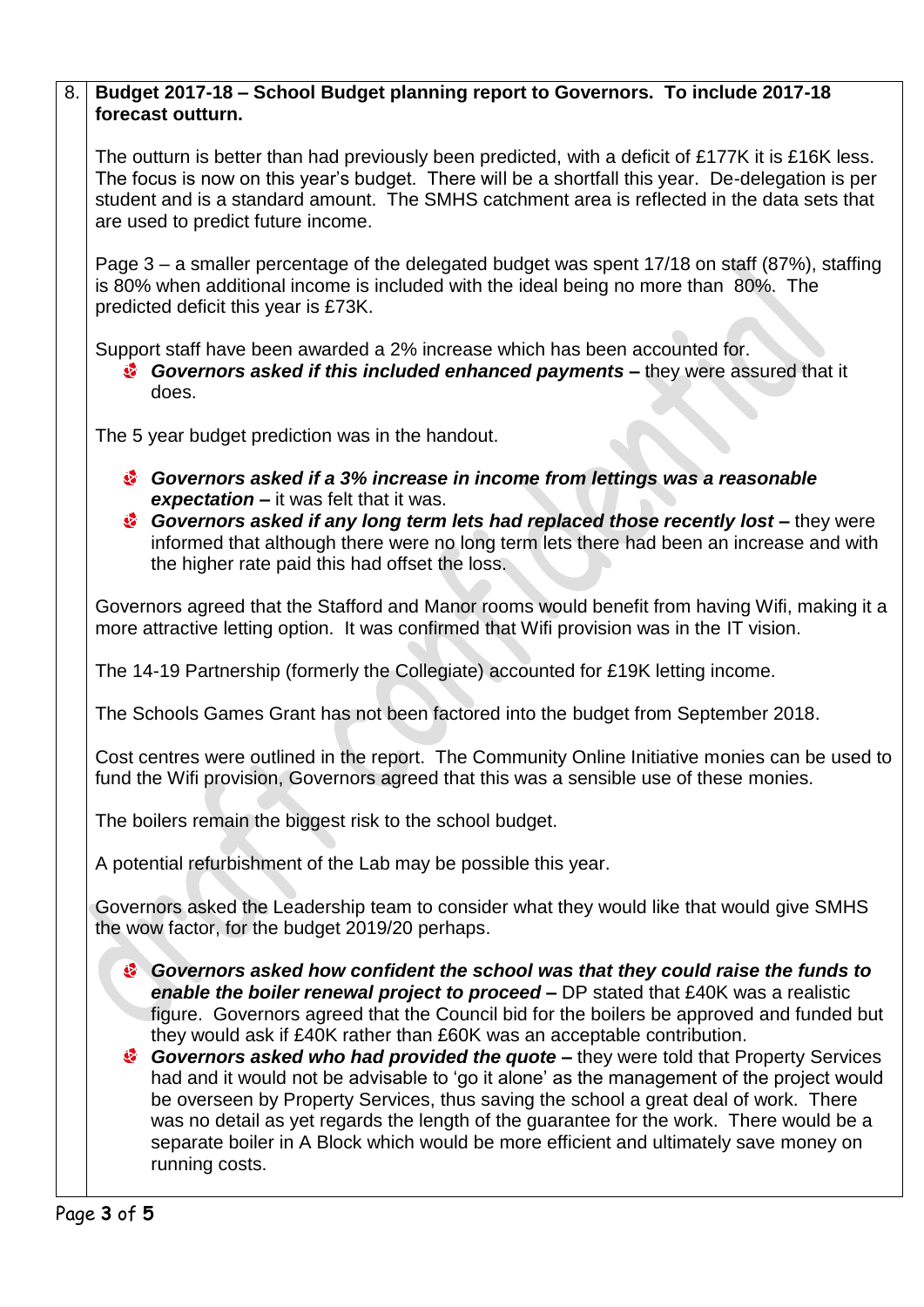|    | The Committee agreed the budget. AS to sign.                                                                                                                                                                                                                                                                 |  |  |  |  |
|----|--------------------------------------------------------------------------------------------------------------------------------------------------------------------------------------------------------------------------------------------------------------------------------------------------------------|--|--|--|--|
|    | See confidential appendix item 1.                                                                                                                                                                                                                                                                            |  |  |  |  |
|    | Governors enquired as to the cost per hour of the Stafford Suite – they were advised<br>⊛<br>that MR oversees the lettings and that all details are available on the school website via<br>the online booking system recently installed and already proving to be very user friendly.                        |  |  |  |  |
|    | AS requested that the budget report be forwarded to VE.                                                                                                                                                                                                                                                      |  |  |  |  |
| 9. | <b>Budget 2018-19 Ratification.</b>                                                                                                                                                                                                                                                                          |  |  |  |  |
|    | This was dealt with in agenda item number 8.                                                                                                                                                                                                                                                                 |  |  |  |  |
|    | 10 Pupil Premium - spend and impact.                                                                                                                                                                                                                                                                         |  |  |  |  |
|    | Progress and Learning Committee review the impact of the spend. The strategy is written<br>annually in September. It was agreed that this will be presented to the Finance Committee in the<br>Autumn term.                                                                                                  |  |  |  |  |
|    | 11 Health & Safety Annual update - verbal.                                                                                                                                                                                                                                                                   |  |  |  |  |
|    | Accident rate has remained steady since September 2017, with the rate at 0.11% now reducing.<br>Concrete fell off the roof on the Sports Village side of the building, safety fencing has been<br>erected. The original contractors are to examine the area to ascertain who is responsible to<br>make good. |  |  |  |  |
|    | 12 Staffing Update -                                                                                                                                                                                                                                                                                         |  |  |  |  |
| 13 | See confidential appendix item 2.<br><b>Policies</b>                                                                                                                                                                                                                                                         |  |  |  |  |
|    |                                                                                                                                                                                                                                                                                                              |  |  |  |  |
|    | <b>Whole School Food Policy - amendments:-</b>                                                                                                                                                                                                                                                               |  |  |  |  |
|    | Page 2 – (aka RE) to be replaced with (Religious Education).<br>Page $4 -$ 'It will also help us to limit litter and control the environment to make it safe for a<br>pupil with a nut allergy.' to be removed.<br>Page 4 – 'Students up to year 11' to be replaced 'Students in years 7-11'.                |  |  |  |  |
|    | The policy was agreed and approved in principle, once amendments are actioned it is to be<br>signed by WD.                                                                                                                                                                                                   |  |  |  |  |
|    | <b>Charges and Remissions Policy</b> – Although music tuition is not in place currently it was agreed<br>that should it be re-instated these fees would need to be reviewed. The policy was therefore<br>agreed and duly signed by WD.                                                                       |  |  |  |  |
|    | Performance Improvement Policy – Agreed in content but requires layout to be tidied up. CN<br>to be asked to do this.                                                                                                                                                                                        |  |  |  |  |